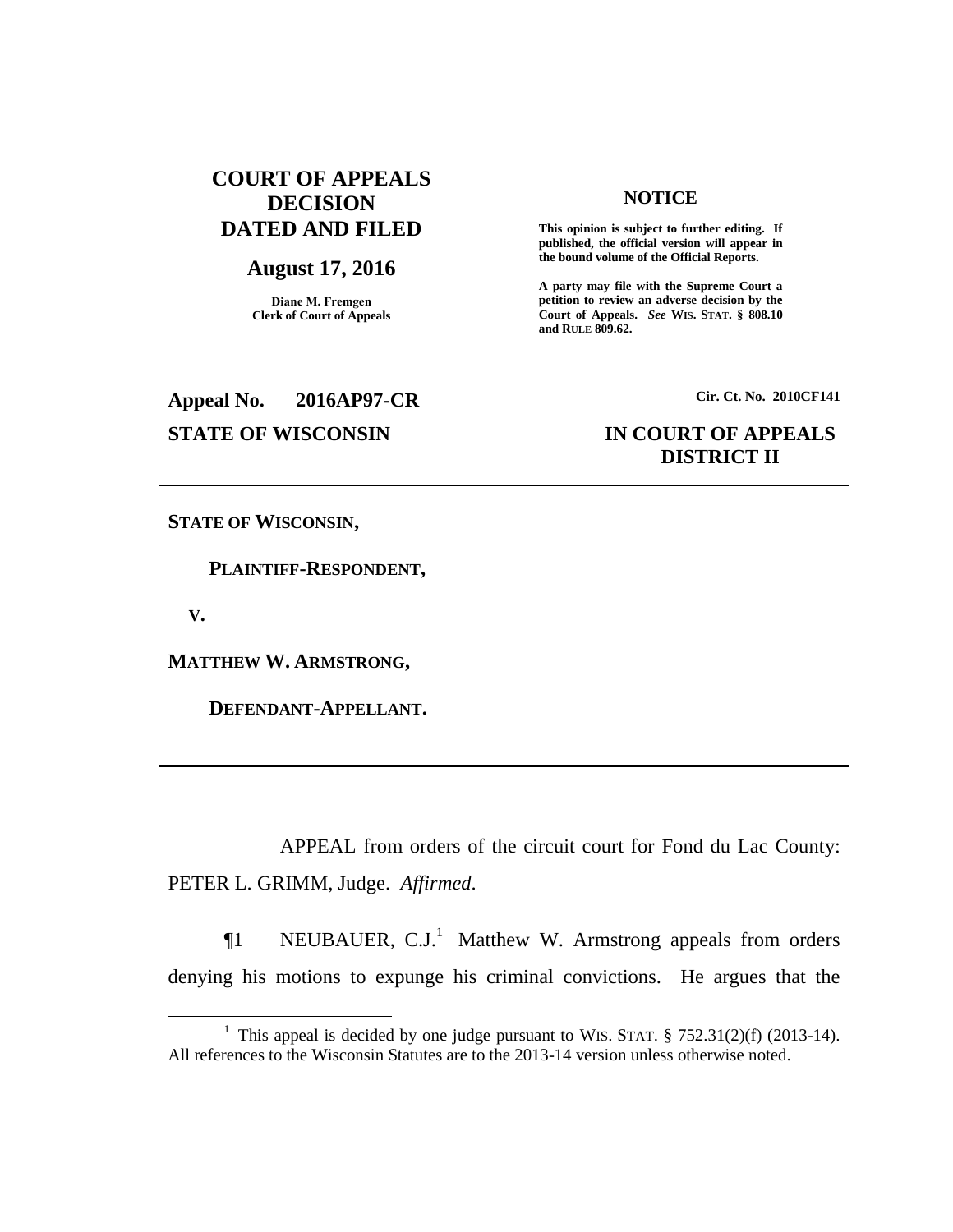circuit court erroneously exercised its discretion in denying his motions. We disagree and affirm.

¶2 Between March and April of 2010, the then twenty-year-old Armstrong engaged in repeated acts of sexual contact and/or sexual intercourse with a thirteen-year-old girl. As a result, Armstrong was charged with the class A felony of engaging in repeated sexual assault of the same child, contrary to WIS. STAT. § 948.025(1)(a).

¶3 Subsequently, Armstrong and the State struck a plea bargain. Armstrong and the State jointly recommended to the court that the complaint be amended to charge three counts of the class A misdemeanor sexual intercourse with a child sixteen years of age or older, contrary to WIS. STAT. § 948.09, and two counts of the class B misdemeanor disorderly conduct, contrary to WIS. STAT. § 947.01(1). Upon that amendment, the parties asked the court to withhold sentence and impose four years of probation on Armstrong along with certain conditions such as sex offender counseling and prohibiting contact with minor females. Defense counsel and the Assistant District Attorney (ADA) explained that the rationale behind the recommendation was that Armstrong had "significant mental … challenges." He has a "pervasive developmental disorder" and an intelligence quotient of approximately seventy-five, placing him at the "mental age" of thirteen to sixteen years old. The ADA expressed that Armstrong was "probably seeking out someone who functioned at a similar age level" and, while not "plac [ing] any blame on [the] victim," she was probably more sophisticated. The ADA did not think that Armstrong was "equipped to figure out what the best, appropriate action to do with [the victim's] advances." Armstrong, the ADA said, has a supportive family and would likely succeed on probation. Indeed, Armstrong's parents intended to file for guardianship so that they could oversee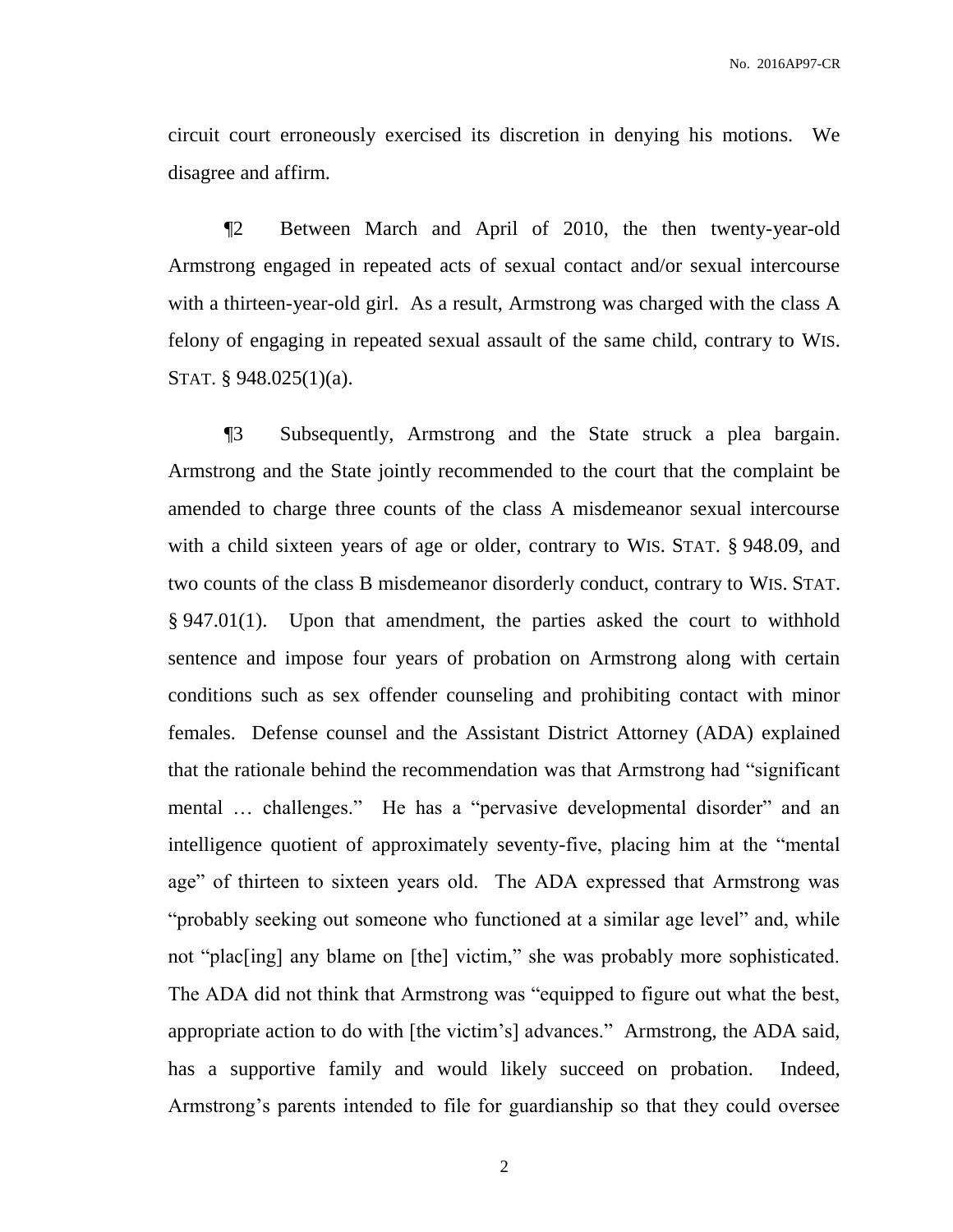No. 2016AP97-CR

his day-to-day living. In addition, under these facts, the ADA did not think a felony conviction would be appropriate. It would already be a challenge for Armstrong to find gainful employment because of his mental challenges and, while misdemeanor convictions might hinder him to some extent, a felony conviction would make things far worse for him. Both the victim and her mother agreed that the plea deal was appropriate. The court accepted Armstrong's plea of no contest.

¶4 The court immediately proceeded to sentencing. Defense counsel asked that the court expunge Armstrong's convictions, and the State took no position. Counsel argued that granting expungement would not harm the community and it would be beneficial for Armstrong because a criminal conviction would only add to the difficulties he was going to have in finding employment. Armstrong, counsel added, would have multiple people monitoring him: his parents, a probation agent, a social worker, and a doctor, as required by the rules of guardianship. Considering all the rules and conditions with which Armstrong would have to comply, expungement was appropriate.

¶5 The court imposed four years of probation with various conditions. The court, however, deferred the request of expungement until after Armstrong successfully completed his probation.

¶6 In December 2014, the Department of Corrections (DOC) wrote the circuit court, informing it that Armstrong was scheduled to complete his probation successfully in one week, that he had not violated his probation, had no contact with the victim or any other underage females, and completed sex offender treatment. DOC noted that Armstrong was requesting expungement, but the DOC made no recommendation either for or against granting expungement.

3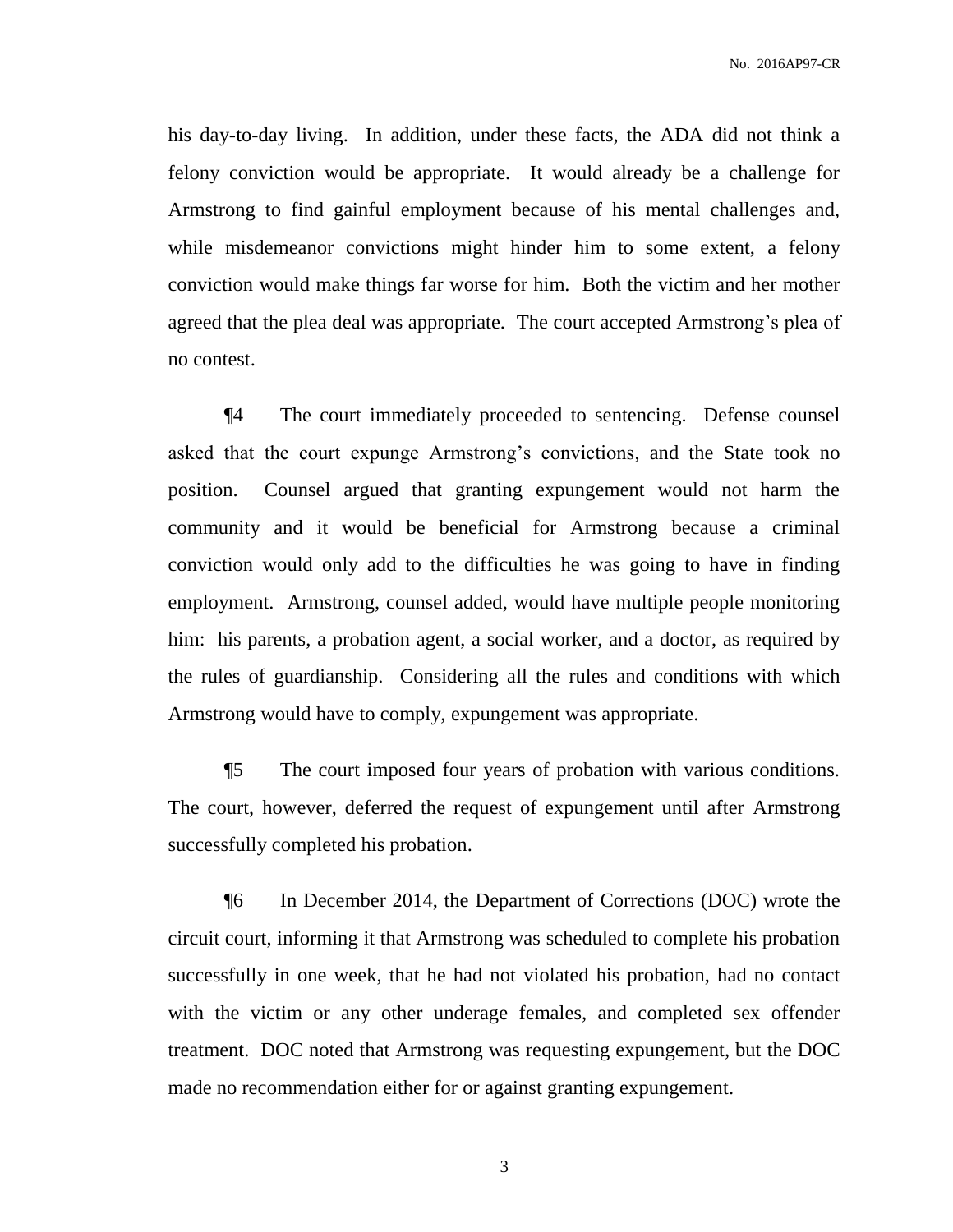No. 2016AP97-CR

¶7 In January 2015, the court held a hearing on Armstrong's request for expungement. The State opposed expungement because it was originally charged as "an extremely serious offense," and the public interest would not be served in granting expungement. In addition, the district attorney stated, the Wisconsin Supreme Court had recently held that expungement had to be decided at sentencing. *See State v. Matasek*, 2014 WI 27, ¶45, 353 Wis. 2d 601, 846 N.W.2d 811.

¶8 Defense counsel responded that at sentencing the court decided to leave open the issue of expungement, and, prior to *Matasek*, this was permissible. On the merits, counsel, after reviewing his notes from the plea, pointed out that the State agreed to take no position on expungement; thus, the State was in breach of the plea agreement.<sup>2</sup> In any case, it was appropriate to grant expungement because it would benefit Armstrong and not harm the public. Counsel recounted that Armstrong was mentally challenged, was under the guardianship of his parents, and had successfully completed probation. Five criminal convictions, three of which were sex related, would add to the difficulties Armstrong was facing in securing employment. Any employment he did secure, because of his mental challenges, would be "extremely structured."

¶9 The court denied Armstrong's request to expunge his convictions. First, the court held, based on *Matasek*, since expungement was not decided at sentencing, the court was powerless to decide it now. Second, notwithstanding the procedural bar, on the merits, the public's right to know of Armstrong's

 $\overline{a}$ 

 $2^2$  Subsequently, defense counsel stated that Armstrong did not want to address breach of the plea agreement.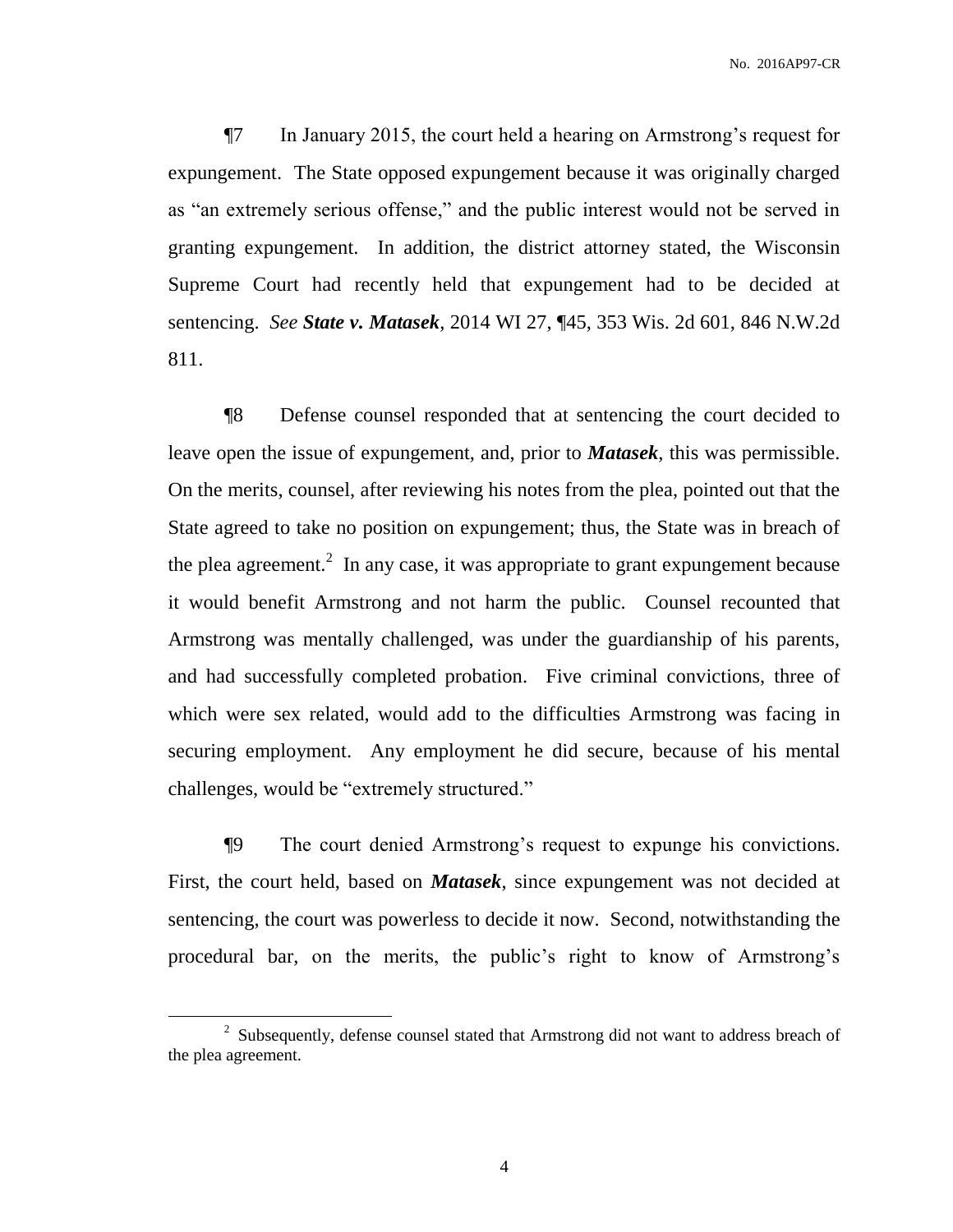No. 2016AP97-CR

convictions outweighed the benefit to him. On the former, if Armstrong was to volunteer or find employment, that organization or employer had the right to take prudent steps to ensure the well-being of others. They needed to know that Armstrong might "not be well equipped to handle advances or aggressive occurrences from other people in similar situations." On the latter, the impact on Armstrong was small. It was not as if he was pursuing a particular license or degree for which he would be ineligible if he had a conviction.

 $\P$ 10 In April 2015, Armstrong moved again for expungement.<sup>3</sup> Counsel argued that the issue of expungement was properly before the court because at sentencing the court said it would allow Armstrong to file a motion for expungement upon successful completion of probation. On the merits, the court improperly exercised its discretion in denying expungement. Counsel argued that there was still a detriment to Armstrong even though he was not pursuing a license or degree. Armstrong is mentally challenged with limited employment opportunities, which will only be further limited if his convictions remain on his record. As for the impact to society, the court failed to consider that whether Armstrong was volunteering or working he would be strictly supervised because of his mental challenges. Further, he had received counseling about how to handle situations that led to his convictions, and he has the support of his parents as guardians and a social worker. Given the foregoing, expungement should be granted.

¶11 At a hearing on Armstrong's motion to reconsider, counsel provided the court with an update. Armstrong has a job coach who helps him search for

 $\overline{a}$ 

 $3$  Counsel later characterized the motion as one for reconsideration.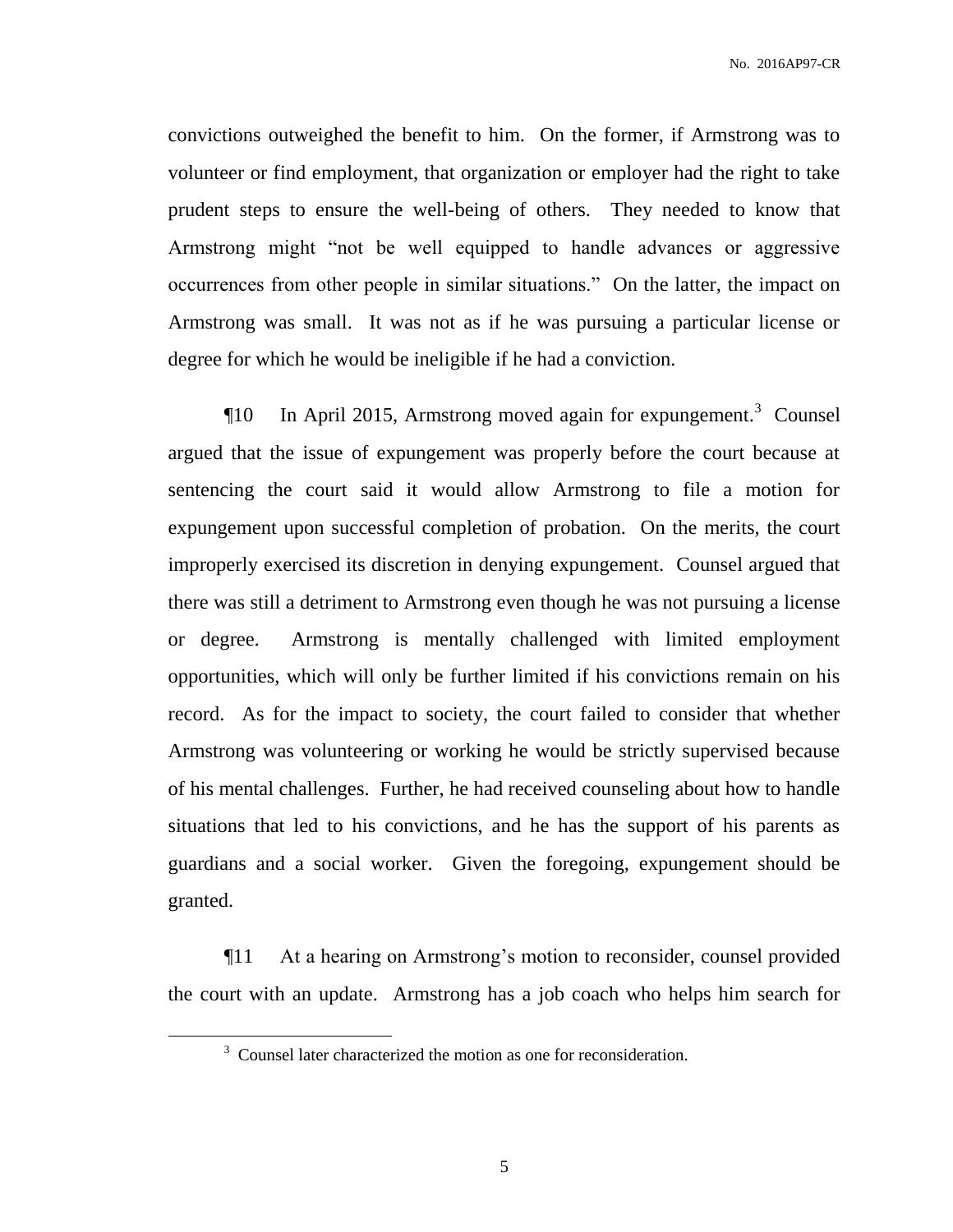employment. He had potential employment opportunities at healthcare facilities such as an assisted living facility for the elderly but he was denied employment "only because of this being out on the Internet and him having this conviction." If his convictions were expunged, his potential would be greatly expanded.

¶12 The court denied Armstrong's motion. First, the court ruled that it could not rehear the matter. Second, the court reiterated that because it did not decide expungement at sentencing, it could not decide the issue now. Third, on the merits, Armstrong had not shown that the benefit to him outweighed the harm to society. Reviewing the record, the court pointed out that there were "some general statements about efforts for employment that have not been successful." Those "general statements" were "not supported by anything in writing." The court could not differentiate between a denial of employment due to lack of "fundamental skills or qualifications of [Armstrong] versus the record." The court was "not satisfied" that Armstrong had shown that his convictions were the "sole reason" he could not obtain employment. In other words, there was "no clear showing of detriment" to Armstrong. In addition, the State was not agreeing to expungement and "without the agreement of ... the lead prosecutor" it was "hard for the Court to say I know better."<sup>4</sup>

¶13 WISCONSIN STAT. § 973.015(1m)(a)1. authorizes the court to expunge certain criminal convictions of an offender under certain conditions if "the court determines the person will benefit and society will not be harmed by this disposition." A court will weigh the benefit of expungement to the offender

 $\overline{a}$ 

<sup>&</sup>lt;sup>4</sup> While defense counsel suggested at the plea/sentencing hearing that there was a joint recommendation for expungement, Armstrong acknowledges in his brief that the State only agreed not to oppose expungement.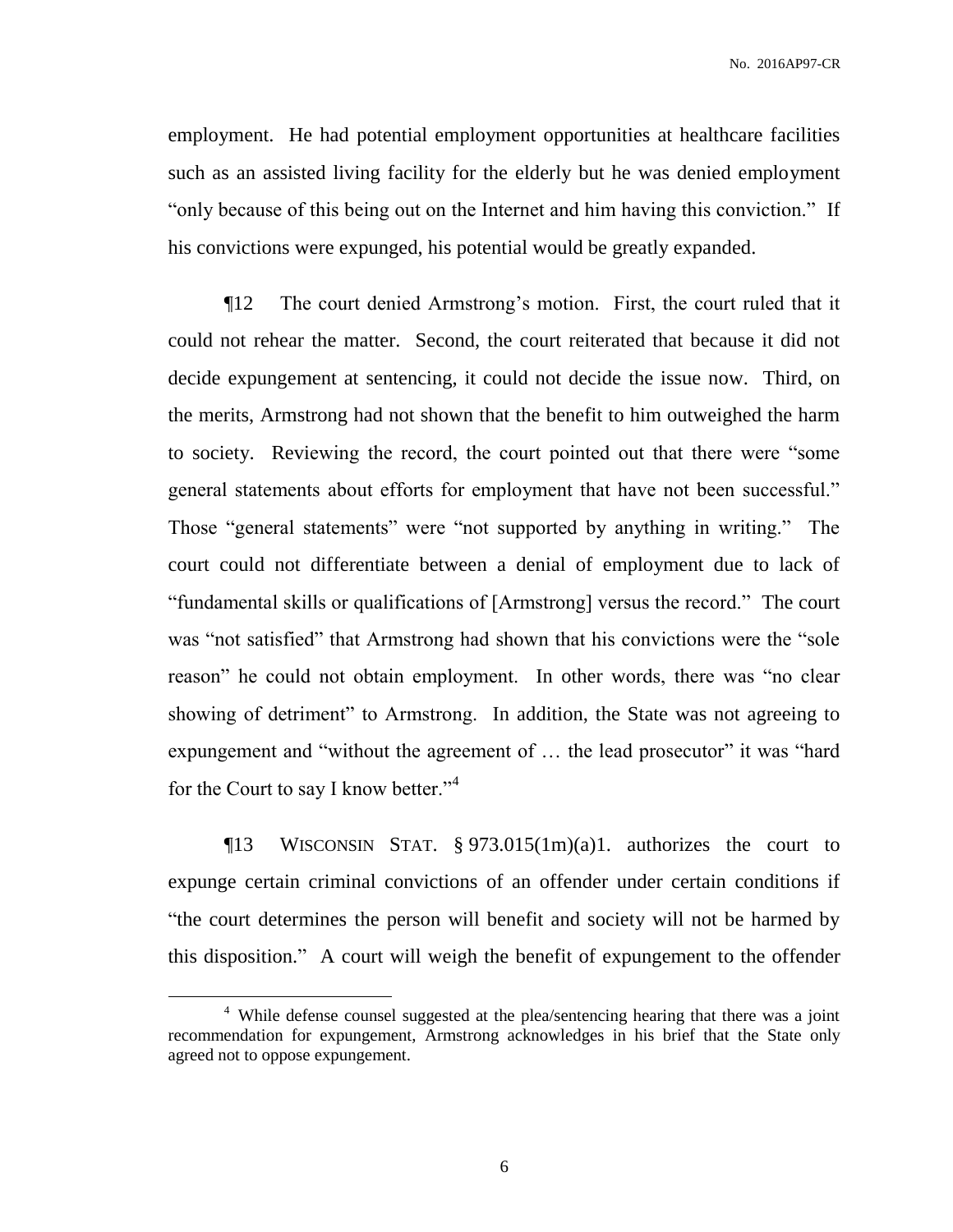against the harm to society. *See Matasek*, 353 Wis. 2d 601, ¶41. The determination of this sentencing issue involves the circuit court's discretion, which, on review, an appellate court will not disturb unless erroneously exercised. *See State v. Gallion*, 2004 WI 42, ¶17, 270 Wis. 2d 535, 678 N.W.2d 197. "A circuit court properly exercises its discretion if it relies on relevant facts in the record and applies a proper legal standard to reach a reasonable decision." *State v. Thiel*, 2012 WI App 48, ¶6, 340 Wis. 2d 654, 813 N.W.2d 709.

¶14 Initially, we disagree that the circuit court was powerless to decide Armstrong's motion for expungement because it did not decide expungement at sentencing and, thus, could not decide the issue now under the circumstances of this case. True, our supreme court has interpreted WIS. STAT. § 973.015 "to mean that if a circuit court is going to exercise its discretion to expunge a record, the discretion must be exercised at the sentencing proceeding." *Matasek*, 353 Wis. 2d 601, ¶45. The facts in *Matasek*, however, are distinguishable. There, at sentencing, the defendant asked that the court withhold its decision on expunction until after he successfully completed his probation. *Id.*, ¶8. The circuit court concluded that § 973.015 restricted the decision to the time of sentencing. *Matasek*, 353 Wis. 2d 601, ¶8. The supreme court agreed. *Id.*, ¶45. Yet, in *Matasek*, the supreme court acknowledged that some circuit courts had come to a different conclusion and had deferred a decision on expungement. *Matasek*, 353 Wis. 2d 601, ¶5 n.3. The parties argued about the effect *Matasek* would have on these cases going forward, and the supreme court said the "question of the effect of a circuit court's having incorrectly deferred the discretionary expunction decision is not before us in the present case and we do not address it." *Id.* Thus, the holding in *Matasek* does not bar a circuit court, which alone decided to defer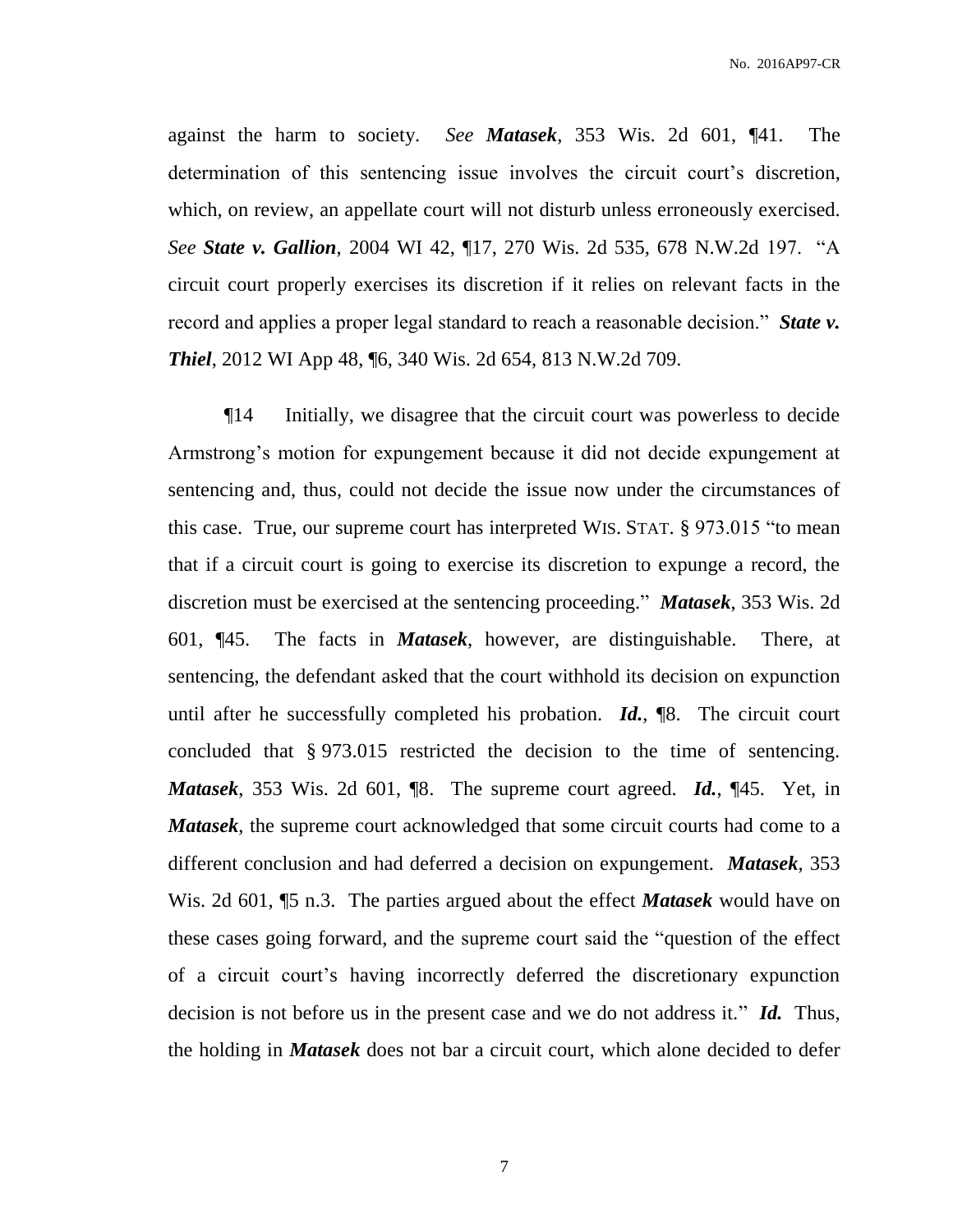an expungement request, from later deciding that request after probation has been successfully completed.

¶15 Where a circuit court has deferred a request for expungement based on its own erroneous interpretation of § 973.015, deciding the deferred request later, after the offender has successfully completed probation, does not undermine the policy behind § 973.015. The *Matasek* court noted that deciding expungement at sentencing "creates a meaningful incentive for the offender to avoid reoffending" whereas under a "'wait-and-see' approach, offenders will be uncertain whether the circuit court will expunge the record and this uncertainty might provide a weaker incentive to an offender to complete his or her sentence successfully." *Matasek*, 353 Wis. 2d 601, ¶43. This legislative policy was not undermined here, for Armstrong did comply with the law and successfully completed his probation without reoffending, despite the fact he had a "weaker incentive" to do so. Ultimately, "[t]he legislative purpose of … § 973.015 is to provide … a break to young offenders who demonstrate the ability to comply with the law and to provide a means by which trial courts may, in appropriate cases, shield youthful offenders from some of the harsh consequences of criminal convictions." *Matasek*, 353 Wis. 2d 601, ¶42 (citation omitted). Armstrong did comply with the law, and whether he should be shielded from some of the harsh consequences of his convictions, such as the added difficulty a conviction may have on him finding employment, should be decided on the merits. To do otherwise, because of an error on the part of the circuit court, would be unjust.

¶16 On the merits, the circuit court did not erroneously exercise its discretion. The court found that Armstrong did not show that he would benefit from expungement. There was insufficient evidence that Armstrong had been denied employment because of his convictions and not because of some other

8